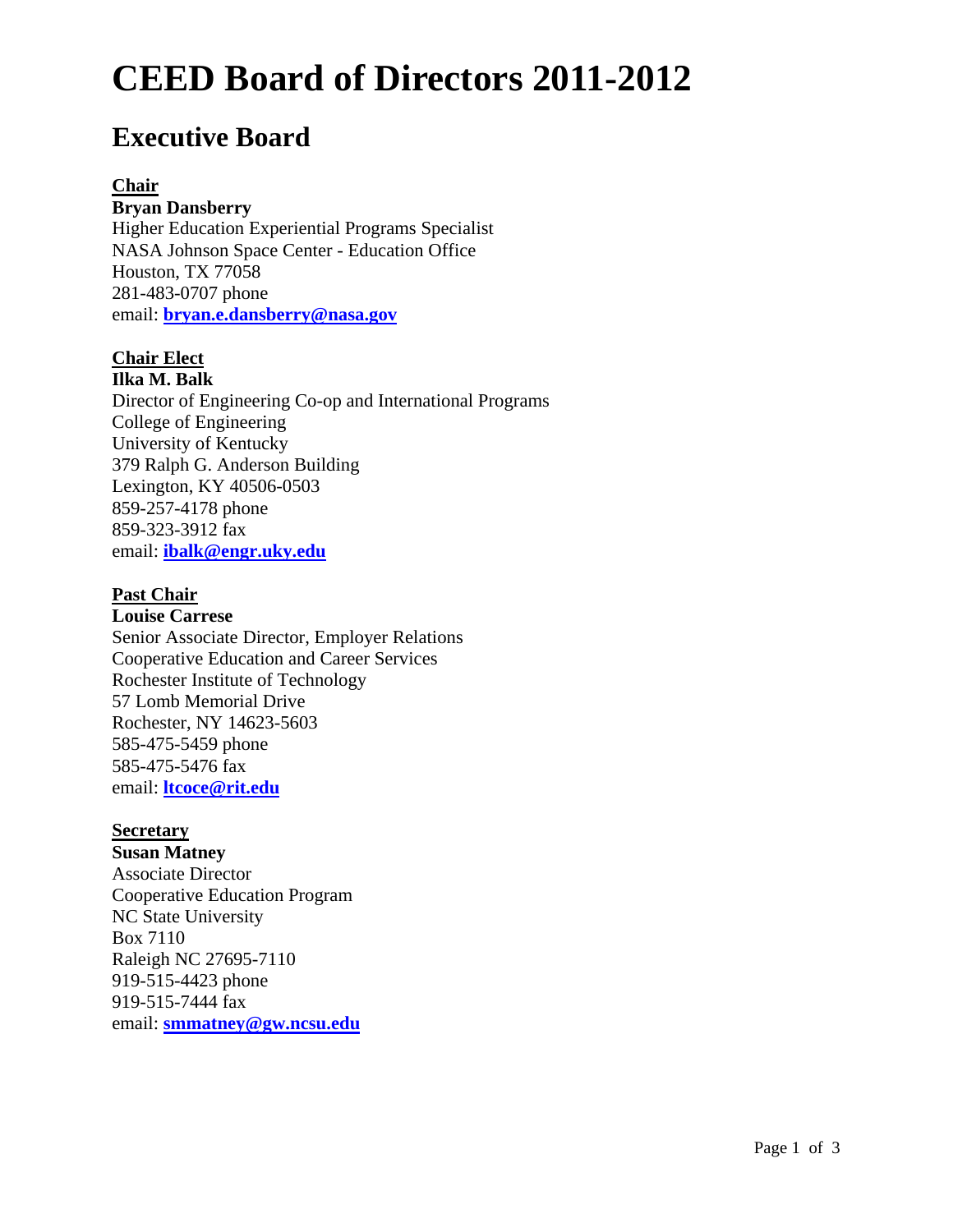# **CEED Board of Directors 2011-2012**

## **Treasurer**

**Ken Little** Assistant Director Division of Professional Practice Graduate Cooperative Education Program Georgia Institute of Technology Savant Building, Room 112 Atlanta, GA 30332-0260 404-894-1351 phone 404-385-4147 fax email: **[ken.little@dopp.gatech.edu](mailto:ken.little@dopp.gatech.edu)**

### **Editor**

### **Craig Gunn**

Senior Academic Specialist Director of the Communications Program Michigan State University 2443 Engineering Building East Lansing, MI 48824-1226 517-355-5160 phone 517-353-1750 fax email: **[gunn@egr.msu.edu](mailto:gunn@egr.msu.edu)**

### **Archivist**

#### **Patricia Bazrod**

Director, Graduate Cooperative Education & Undergraduate Professional Internships Division of Professional Practice Georgia Institute of Technology Atlanta, GA 30332-0260 404-894-3320 phone 404-894-7308 fax email: **[patricia.bazrod@dopp.gatech.edu](mailto:patricia.bazrod@dopp.gatech.edu)**

#### **CIEC Program Chair**

#### **Alison Nogueira**

Faculty Co-op Coordinator, Northeastern University Department of Mechanical & Industrial Engineering 334 Snell Engineering Center 360 Huntington Avenue Boston, MA 02115 617-373-3835 phone email: **[a.nogueira@neu.edu](mailto:a.nogueira@neu.edu)**